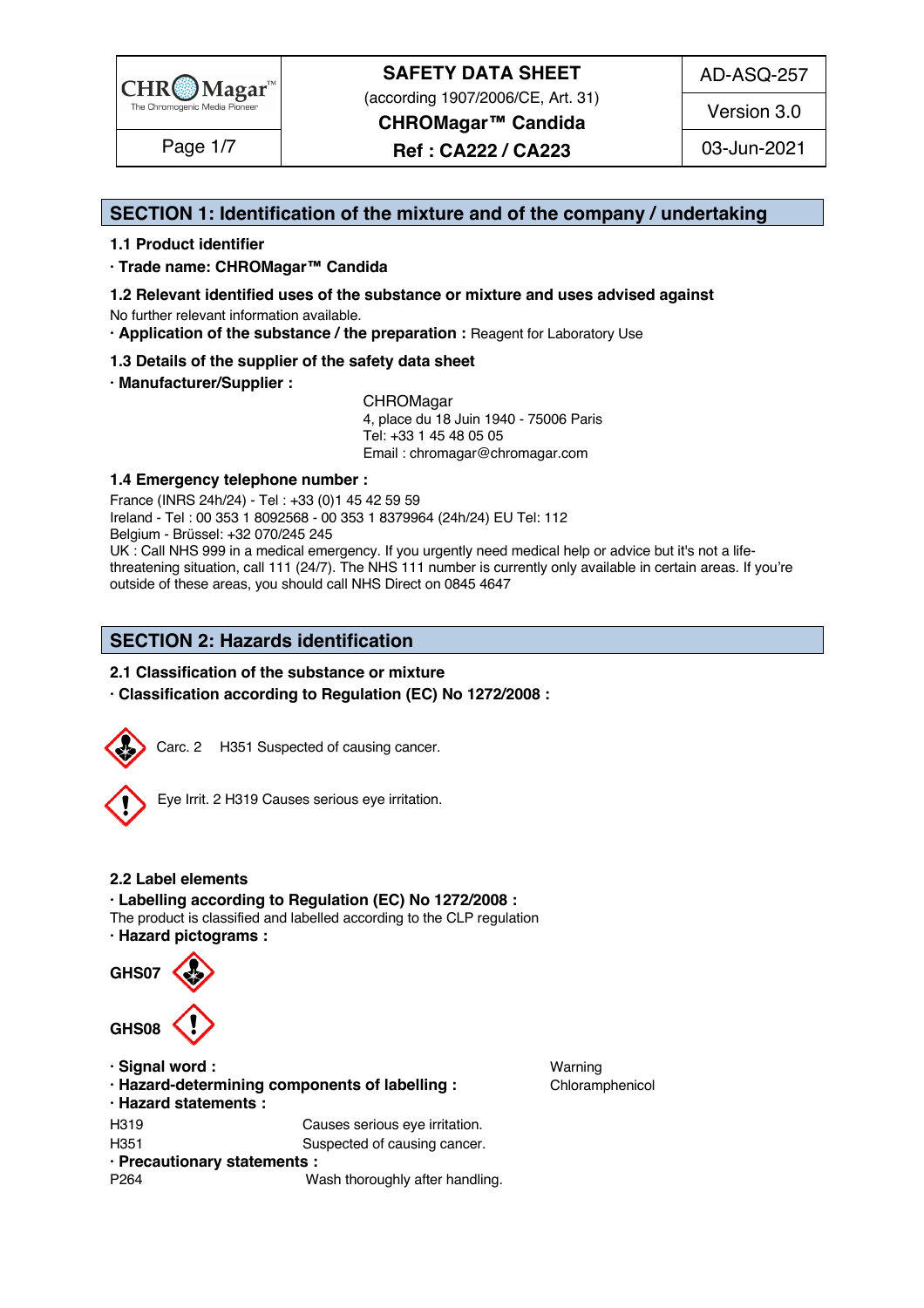| CHR(@)Magar                   |
|-------------------------------|
| The Chromogenic Media Pioneer |

# **SAFETY DATA SHEET** (according 1907/2006/CE, Art. 31)

AD-ASQ-257

**CHROMagar™ Candida**

Page 2/7 | **Ref : CA222 / CA223** | 03-Jun-2021

Version 3.0

| Wear eye protection / face protection.                                 |
|------------------------------------------------------------------------|
| P305+P351+P338 IF IN EYES: Rinse cautiously with water                 |
| for several minutes. Remove contact lenses, if present and easy to do. |
| Continue rinsing.                                                      |
| IF exposed or concerned: Get medical advice/attention.                 |
| If eye irritation persists: Get medical advice/attention.              |
| Dispose of contents/container in accordance with                       |
| local/regional/national/international regulations.                     |
|                                                                        |

### **2.3 Other hazards** 57

- **· Results of PBT and vPvB assessment** 58
- 
- 

**· PBT : b i c i c o i c i c o i c o i c o i c o i c o i c o i c** *<b>i* **c o i c** *<b>i <b> c i <b> <i>i* **c** *i <b> i i i i* **· vPvB :** Not applicable. 60

### **SECTION 3: Composition / information on ingredients** 63

- **3.2 Mixtures** 64
- **· Description : Mixture: consisting of the following components.**
- **· Dangerous components :** 66

RTECS: AB 6825000

 $CAS: 56-75-7$  Chloramphenicol  $\leq 2.5\%$ EINECS: 200-287-4 **Carc. 2, H351; Repr. 2, H361** Eye Dam. 1, H318

**· SVHC :** No 69 **· Additional information :** For the wording of the listed risk phrases, refer to section 16.

## **SECTION 4: First aid measures**

| 4.1 Description of first aid measures |                                                                            |  |  |
|---------------------------------------|----------------------------------------------------------------------------|--|--|
| · General information :               | Position and transport stably in side position.                            |  |  |
|                                       | In case of irregular breathing or respiratory arrest provide artificial    |  |  |
|                                       | respiration.                                                               |  |  |
| · After excessive inhalation :        | Provide fresh air; consult a doctor in case of medical complaints.         |  |  |
| · After skin contact:                 | Generally the product does not irritate the skin.                          |  |  |
|                                       | In the event of irritation, to withdraw soiled clothing, to wash the parts |  |  |
|                                       | reached with soapy water, to rinse with large water.                       |  |  |
|                                       | If skin irritation continues, consult a doctor.                            |  |  |
| · After eye contact :                 | Rinse opened eye for several minutes under running water.                  |  |  |
| · After swallowing:                   | Do not induce vomiting; call for medical help immediately.                 |  |  |
|                                       |                                                                            |  |  |

### **4.2 Most important symptoms and effects, both acute and delayed :** 85

No further relevant information available. 86

### **4.3 Indication of any immediate medical attention and special treatment needed :** 87

No further relevant information available. 88

## **SECTION 5: Firefighting measures**

### **5.1 Suitable extinguishing agents :** 92

CO2, powder or water spray. Fight larger fires with water spray or alcohol resistant foam.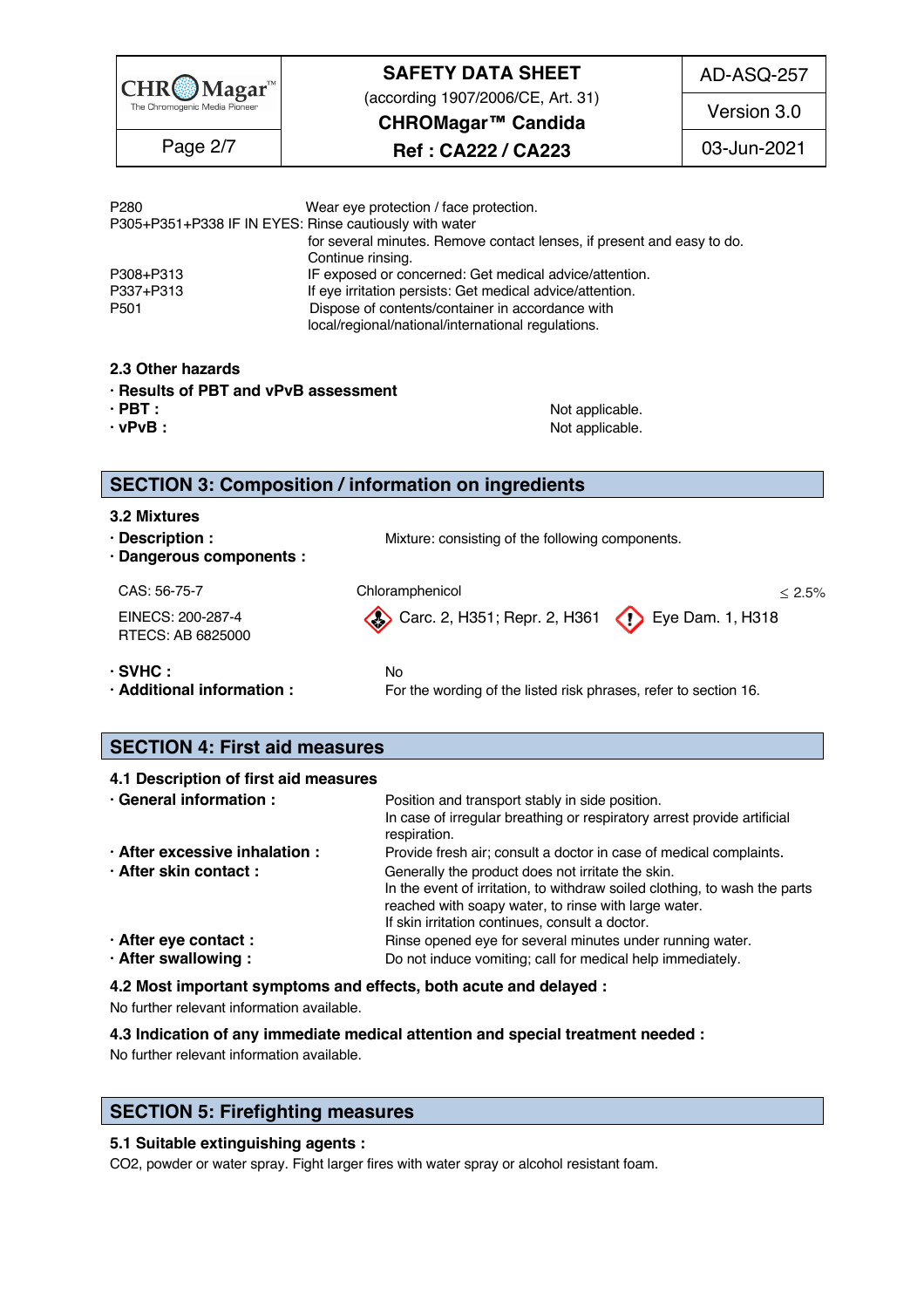

# **SAFETY DATA SHEET** (according 1907/2006/CE, Art. 31)

**CHROMagar™ Candida**

Page 3/7 | **Ref : CA222 / CA223** | 03-Jun-2021

Version 3.0

### **5.2 Special hazards arising from the substance or mixture :** No further relevant information available. 94

### **5.3 Advice for firefighters** 95

**· Protective equipment :** No special measures required. 96

### **SECTION 6: Accidental release measures**

### **6.1 Personal precautions, protective equipment and emergency procedures :** 100

No special measures required. Avoid formation of dust.

### **6.2 Environmental precautions :** 102

Do not allow product to reach sewage system or any water course. Dilute with plenty of water.

### **6.3 Methods and material for containment and cleaning up :** 104

Pick up mechanically. The contract of the contract of the contract of the contract of the contract of the contract of the contract of the contract of the contract of the contract of the contract of the contract of the cont

#### **6.4 Reference to other sections :** 106

See Section 7 for information on safe handling. 107 and 107 and 107 and 107 and 107 and 107 and 107 and 107 and 107 and 107 and 107 and 107 and 107 and 107 and 107 and 107 and 107 and 107 and 107 and 107 and 107 and 107 an See Section 8 for information on personal protective equipment. See Section 13 for disposal information. 109 and 200 and 200 and 200 and 200 and 200 and 200 and 200 and 200 and 200 and 200 and 200 and 200 and 200 and 200 and 200 and 200 and 200 and 200 and 200 and 200 and 200 and 200 a

# **SECTION 7: Handling and storage**

| 7.1 Precautions for safe handling :                                                          | Keep away from heat and direct sunlight.<br>Thorough dedusting. |
|----------------------------------------------------------------------------------------------|-----------------------------------------------------------------|
| · Information about fire - and explosion protection:                                         | No special measures required.                                   |
| 7.2 Conditions for safe storage, including any incompatibilities :                           |                                                                 |
| · Storage:                                                                                   |                                                                 |
| · Requirements to be met by storerooms and receptacles : Store away from light and moisture. | No special requirements.                                        |
| · Information about storage in one common storage facility : Not required.                   |                                                                 |
| · Further information about storage conditions :                                             | Store in cool,<br>dry conditions in well sealed receptacles.    |
| · Recommended storage temperature :                                                          | $15-30$ °C                                                      |
| 7.3 Specific end use(s) :                                                                    | No further relevant information available.                      |

### **SECTION 8: Exposure controls / personal protection**

**· Additional information about design of technical facilities :** No further data; see section 7. 128

### **8.1 Control parameters** 129

#### **· Ingredients with limit values that require monitoring at the workplace :** 130

The product does not contain any significant quantities of materials with critical values that have to be monitored at the workplace. The state of the state of the state of the state of the state of the state of the state of the state of the state of the state of the state of the state of the state of the state of the state of the state

### **· Additional information :** 133

The most current valid lists have been used as a basis for the production of this document.

#### **8.2 Exposure controls** 135

**· Personal protective equipment :** 136

#### **· General protective and hygienic measures :** 137

The usual precautionary measures are to be adhered to when handling chemicals.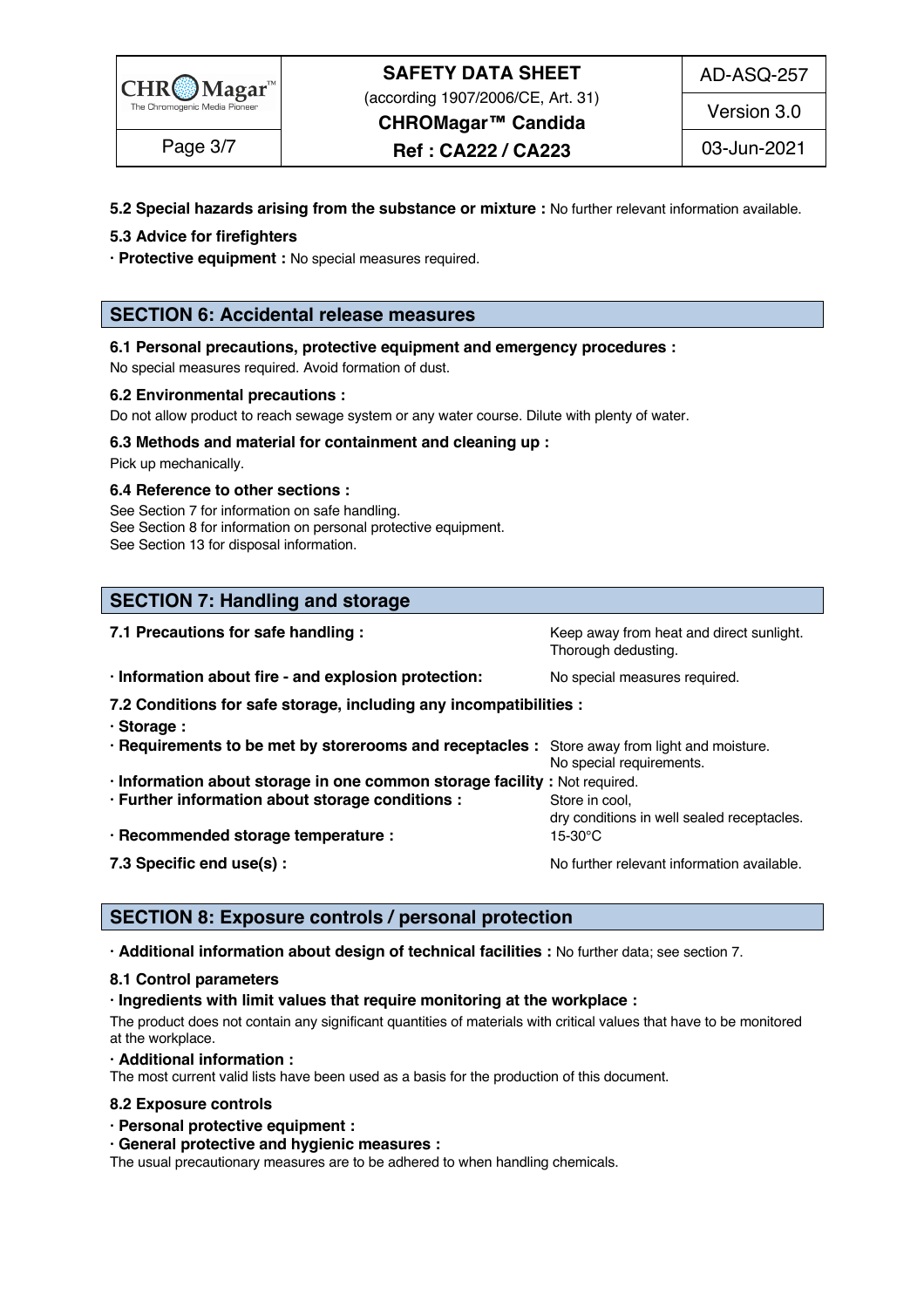| $\mathbf{M}$ agar $\mathrm{m}$              | <b>SAFETY DATA SHEET</b>                                                                                                                                                  | AD-ASQ-257  |
|---------------------------------------------|---------------------------------------------------------------------------------------------------------------------------------------------------------------------------|-------------|
| The Chromogenic Media Pioneer               | (according 1907/2006/CE, Art. 31)<br>CHROMagar <sup>™</sup> Candida                                                                                                       | Version 3.0 |
| Page 4/7                                    | Ref: CA222 / CA223                                                                                                                                                        | 03-Jun-2021 |
| <b>Respiratory protection:</b>              | In case of brief exposure or low pollution use respiratory filter device. In case<br>of intensive or longer exposure use self-contained respiratory protective<br>device. |             |
| <b>Protection of hands:</b>                 | Protective gloves.<br>EN374 gloves for chemicals.                                                                                                                         |             |
| <b>Gloves material:</b><br>Eye protection : | Butyl rubber, BR<br>Safety glasses.                                                                                                                                       |             |
| <b>Body protection:</b>                     | Protective work clothing.                                                                                                                                                 |             |

# **SECTION 9: Physical and chemical properties**

**9.1 Information on basic physical and chemical properties** 

| · General Information                                         |                                               |  |
|---------------------------------------------------------------|-----------------------------------------------|--|
| · Appearance :                                                |                                               |  |
| Form :                                                        | Powder                                        |  |
| Colour :                                                      | Beige                                         |  |
| $\cdot$ Odour :                                               | Characteristic                                |  |
| · Odour threshold:                                            | Not determined.                               |  |
| $\cdot$ pH-value :                                            | Not applicable.                               |  |
| · Change in condition                                         |                                               |  |
| <b>Melting point/Melting range:</b>                           | Undetermined.                                 |  |
| <b>Boiling point/Boiling range:</b>                           | Undetermined.                                 |  |
| · Flash point :                                               | Not applicable.                               |  |
| · Flammability (solid, gaseous) :                             | Not determined.                               |  |
| · Ignition temperature :                                      | Not applicable.                               |  |
| · Decomposition temperature :                                 | Not determined.                               |  |
| · Self-igniting:                                              | Product is not self igniting.                 |  |
| · Danger of explosion :                                       | Product does not present an explosion hazard. |  |
| · Explosion limits :                                          |                                               |  |
| Lower:                                                        | Not determined.                               |  |
| <b>Upper</b>                                                  | Not determined.                               |  |
| · Vapour pressure :                                           | Not applicable.                               |  |
| · Density at 20°C:                                            | $0.5 +/- 0.1$ g/cm <sup>3</sup>               |  |
| · Relative density:                                           | Not determined.                               |  |
| · Vapour density:                                             | Not applicable.                               |  |
| · Evaporation rate :                                          | Not applicable.                               |  |
| · Solubility in / Miscibility with water :                    | Partly soluble.                               |  |
| · Segregation coefficient (n-octanol/water) : Not determined. |                                               |  |
| · Viscosity :                                                 |                                               |  |
| Dynamic:                                                      | Not applicable.                               |  |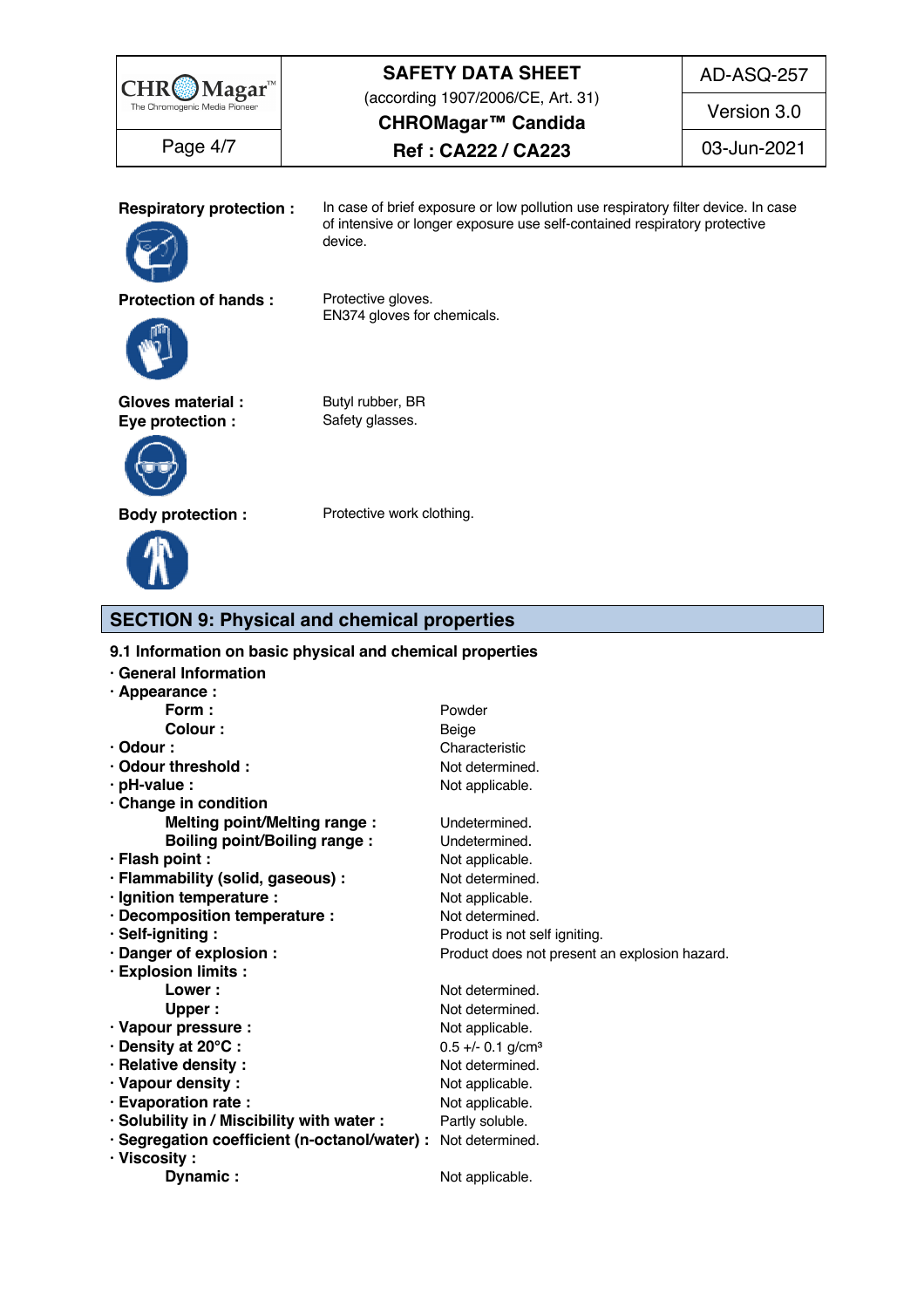

# **SAFETY DATA SHEET**

(according 1907/2006/CE, Art. 31)

AD-ASQ-257

**CHROMagar™ Candida**

Page 5/7 | **Ref : CA222 / CA223** | 03-Jun-2021

Version 3.0

**Kinematic :** The contract of the Motor applicable. The contract of the contract of the contract of the contract of the contract of the contract of the contract of the contract of the contract of the contract of the contra **9.2 Other information : No further relevant information available.** 1722 and 1722

| <b>SECTION 10: Stability and reactivity</b>                                        |                                                       |
|------------------------------------------------------------------------------------|-------------------------------------------------------|
| 10.1 Reactivity:                                                                   | No further relevant information available.            |
| 10.2 Chemical stability :                                                          |                                                       |
| · Thermal decomposition / conditions to be avoided :                               | No decomposition if used according to specifications. |
| 10.3 Possibility of hazardous reactions :                                          | No dangerous reactions known.                         |
| 10.4 Conditions to avoid :                                                         | No further relevant information available.            |
| 10.5 Incompatible materials :                                                      | No further relevant information available.            |
| 10.6 Hazardous decomposition products : No dangerous decomposition products known. |                                                       |

# **SECTION 11: Toxicological information**

**11.1 Information on toxicological effects** 

**· Acute toxicity** : **Based on available data, the classification criteria are not met.** 

| · LD/LC50 values relevant for classification :                                |                                    |                                                                   |  |  |  |  |
|-------------------------------------------------------------------------------|------------------------------------|-------------------------------------------------------------------|--|--|--|--|
|                                                                               | 56-75-7                            | Chloramphenicol                                                   |  |  |  |  |
|                                                                               | Oral                               | LD50 2500 mg/kg (rat)                                             |  |  |  |  |
| · Primary irritant effect :                                                   |                                    |                                                                   |  |  |  |  |
| $\cdot$ On the skin :                                                         |                                    | Based on available data, the classification criteria are not met. |  |  |  |  |
| $\cdot$ On the eyes :                                                         |                                    | Based on available data, the classification criteria are not met. |  |  |  |  |
| . Respiratory or skin sensitisation : May cause allergy or asthma symptoms or |                                    |                                                                   |  |  |  |  |
|                                                                               | breathing difficulties if inhaled. |                                                                   |  |  |  |  |
|                                                                               |                                    | May cause an allergic skin reaction.                              |  |  |  |  |
| · CMR effects (carcinogenity, mutagenicity and toxicity for reproduction) :   |                                    |                                                                   |  |  |  |  |
| · Germ cell mutagenicity :                                                    |                                    | Based on available data, the classification criteria are not met. |  |  |  |  |
| Carcinogenicity:                                                              | Suspected of causing cancer.       |                                                                   |  |  |  |  |
| $\cdot$ Reproductive toxicity :                                               |                                    | Based on available data, the classification criteria are not met. |  |  |  |  |
| · STOT-single exposure :                                                      |                                    | Based on available data, the classification criteria are not met. |  |  |  |  |
| STOT-repeated exposure :                                                      |                                    | Based on available data, the classification criteria are not met. |  |  |  |  |
| · Aspiration hazard :                                                         |                                    | Based on available data, the classification criteria are not met. |  |  |  |  |

# **SECTION 12: Ecological information**

| <b>12.1 Toxicity</b>                                       |                                            |
|------------------------------------------------------------|--------------------------------------------|
| · Aquatic toxicity:                                        | No further relevant information available. |
| 12.2 Persistence and degradability :                       | No further relevant information available. |
| 12.3 Bioaccumulative potential :                           | No further relevant information available. |
| 12.4 Mobility in soil:                                     | No further relevant information available. |
| · Additional ecological information :<br>· General notes : | Generally not hazardous for water.         |
| 12.5 Results of PBT and vPvB assessment                    |                                            |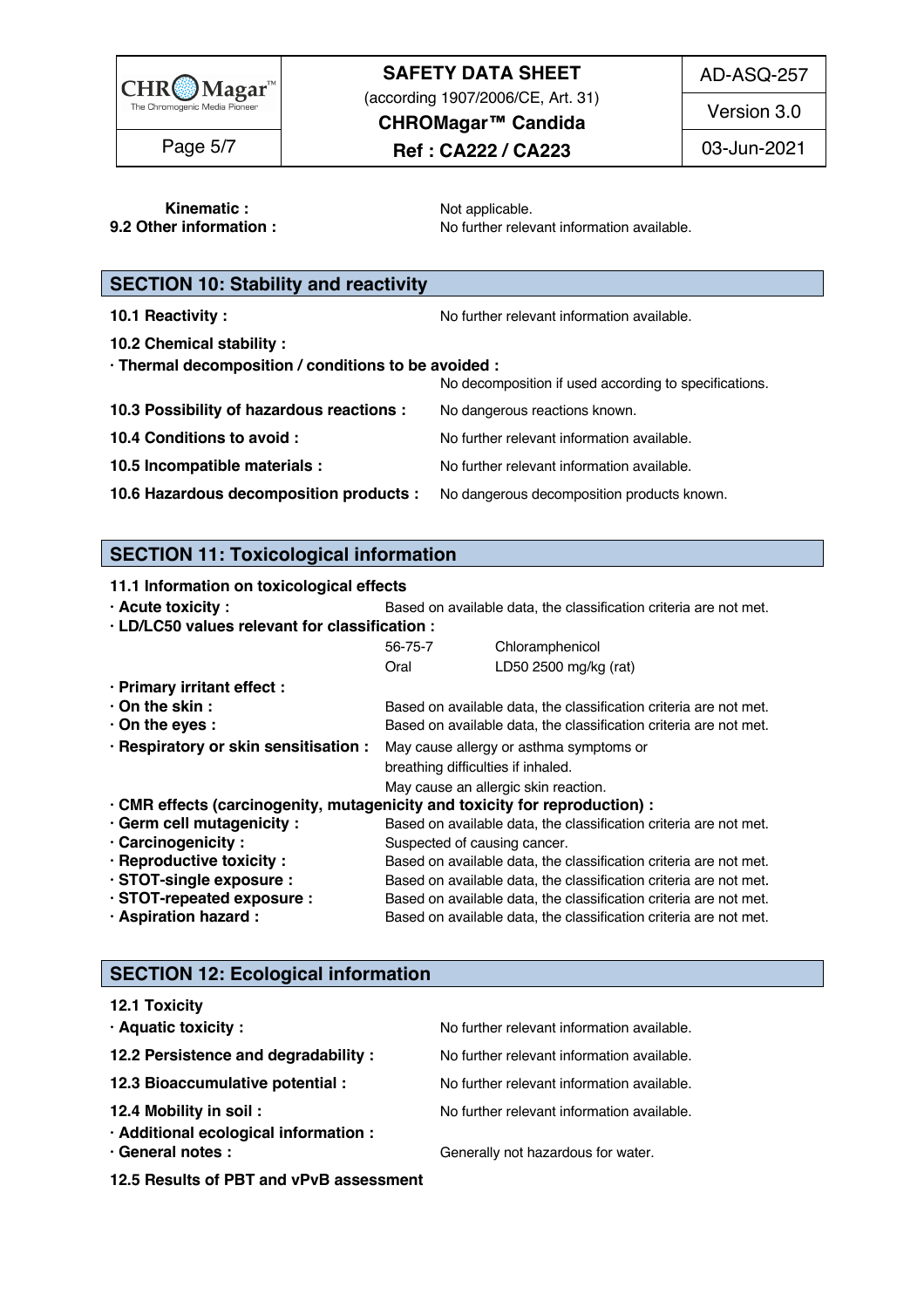

# **SAFETY DATA SHEET**

(according 1907/2006/CE, Art. 31)

AD-ASQ-257

**Ref : CA222 / CA223** Page 6/7 03-Jun-2021

**CHROMagar™ Candida**

Version 3.0

**· PBT :** Not applicable. 216 **· vPvB :** 2177 **COVERSUARY COVERSUARY POINT ASSESSMENT ASSESSMENT POINT AND <b>POINT ASSESSMENT ASSESSMENT ASSESSMENT** AND **A** 

**12.6 Other adverse effects :** No further relevant information available.

## **SECTION 13: Disposal considerations**

- **13.1 Waste treatment methods** 222
- 
- **· Uncleaned packaging :** 224
- 

**· Recommendation : Must be specially treated according to official regulations.** 

**· Recommendation : Disposal must be made according to official regulations.** 

### **SECTION 14: Transport information**

| 14.1 UN-Number                                                               |                                                              |
|------------------------------------------------------------------------------|--------------------------------------------------------------|
| $\cdot$ ADR, ADN, IMDG, IATA :                                               | Not classified as hazardous for transport                    |
| 14.2 UN proper shipping name<br>$\cdot$ ADR, ADN, IMDG, IATA :               | Not classified as hazardous for transport                    |
| 14.3 Transport hazard class(es)<br>· ADR, ADN, IMDG, IATA<br>$\cdot$ Class : | Not classified as hazardous for transport                    |
| 14.4 Packing group<br>$\cdot$ ADR, IMDG, IATA :                              | Not classified as hazardous for transport                    |
| 14.5 Environmental hazards :                                                 | Not applicable.                                              |
| 14.6 Special precautions for user :                                          | Not applicable.                                              |
| 14.7 Transport in bulk according to Annex II of Marpol and the IBC Code :    |                                                              |
| · UN "Model Regulation":                                                     | Not applicable.<br>Not classified as hazardous for transport |

## **SECTION 15: Regulatory information**

**15.1 Safety, health and environmental regulations/legislation specific for the mixture :** 246

- **· Directive 2012/18/EU** 247
- **· Named dangerous substances - ANNEX I :** None of the ingredients is listed. 248
- 
- **15.2 Chemical safety assessment :** A Chemical Safety Assessment has not been carried out.

# **SECTION 16: Other information** 252

This information is based on our present knowledge. However, this shall not constitute a guarantee for any specific product features and shall not establish a legally valid contractual relationship.

#### **· Relevant phrases** 257

H318 Causes serious eye damage. 258

H351 Suspected of causing cancer. 259

H361 Suspected of damaging fertility or the unborn child.